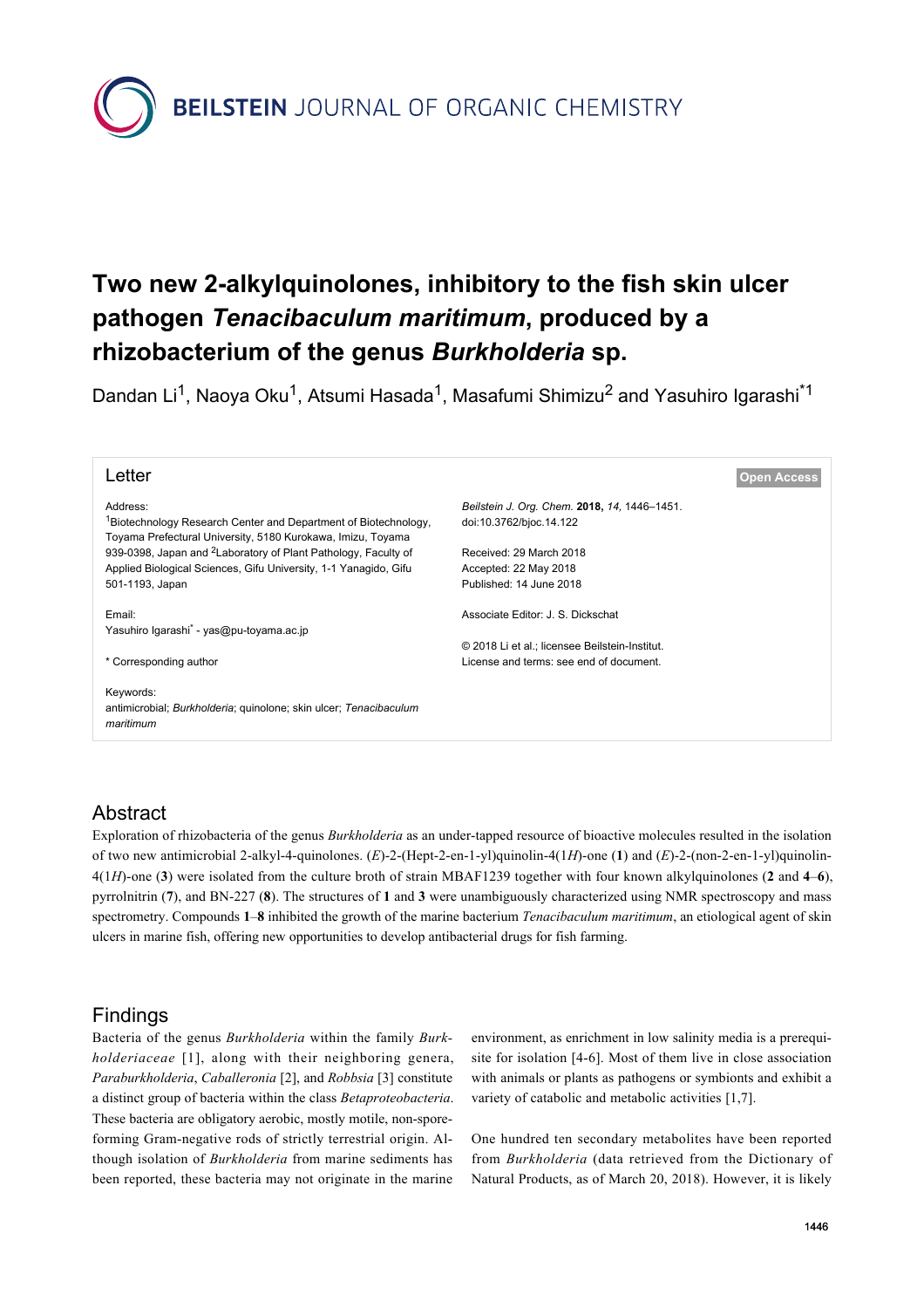that *Burkholderia* produce many more secondary metabolites than reported, as this group was previously classified into the genus *Pseudomonas* [\[8\].](#page-4-4) In fact, the high capacity of *Burkholderia* in secondary metabolism is demonstrated by the presence of unique functionalities, such as monocyclic 3-pyra-zolone [\[9\]](#page-4-5),  $\alpha$ -aminoacrylonitrile, and thioimidazolinone [\[10\],](#page-4-6) all of which are not preceded in metabolites from other taxa.

The large genome size of *Burkholderia* also suggests a high capacity for secondary metabolism. According to the NCBI genome database ([https://www.ncbi.nlm.nih.gov/genome/](https://www.ncbi.nlm.nih.gov/genome/browse#!/prokaryotes/) [browse#!/prokaryotes/](https://www.ncbi.nlm.nih.gov/genome/browse#!/prokaryotes/)), the genome sizes of *B. cepacia* ATCC25416, *Paraburkholderia terrae* DSM 17804, and *Caballeronia glathei* DSM50014 are 8.61, 10.1, and 8.64 Mbp, respectively, which are comparable to 9.05 Mbp for *Streptomyces coelicolor* A3(2) and 9.14 Mbp for *Myxococcus xanthus* DK 1622, both known as representatives of prolific antibiotic producers (as of Jan. 20, 2018).

As part of our program to further explore this unique pharmacological resource, rhizobacteria of the genus *Burkholderia* were collected and tested for the production of antimicrobial metabolites against a panel of plant and animal pathogens consisting of 4 bacteria, 1 yeast, and 4 fungi. The result of this screening prompted the detailed chemical study of a strain coded as MBAF1239, which resulted in the isolation of eight antibacterial metabolites, including the two new 2-alkylquinolones **1** and **3** ([Figure 1\)](#page-1-0).

Strain MBAF1239 was seed-cultured in V22 medium and subsequently transferred into IMM-HS medium, which was designed for metabolite production based on the composition of IMM [\[11\]](#page-4-7) and HS media [\[12\].](#page-4-8) The fermented culture was extracted with 1-BuOH and the extract was fractionated by solvent-partitioning to yield *n*-hexane-, 90% aqueous MeOH-, and 60% aqueous MeOH-soluble fractions. Antimicrobial testings against *Rhizopus oryzae* (the fungal pathogen of rice seedling blight), *Trichophyton rubrum* (dermatophytosis pathogen), and *Tenacibaculum maritimum* (the causative organism for skin

ulcers in marine fish) revealed that the second fraction was the most active. The second fraction was then further fractionated by ODS flash chromatography and purified by HPLC to yield the eight metabolites **1**–**8**.

The molecular formula of **3** was established as  $C_{18}H_{23}NO$ based on a HRESITOFMS measurement (*m/z* 270.1855  $[M + H]^+, \Delta + 0.3$  mmu). Analysis of <sup>1</sup>H, <sup>13</sup>C, and HSQC NMR spectra in CDCl<sub>3</sub> [\(Supporting Information File 1](#page-4-9), Figures S6, S7, and S9) revealed four aromatic ( $\delta_H/\delta_C$  8.34/126.3, 7.57/ 131.9, 7.32/123.6, and 7.26/116.8) and three olefinic ( $\delta_H/\delta_C$ 6.18/109.5, 5.79/137.7, and 5.54/123.0) methines, six aliphatic methylenes ( $\delta_H/\delta_C$  3.37/37.4, 2.12/32.5, 1.43/29.1, 1.33/28.9, 1.31/22.6, and 1.30/31.7), and a methyl  $(\delta_H/\delta_C 0.89/14.1)$ group, leaving one carbonyl ( $\delta$ C 179.0) and three aromatic resonances ( $\delta$ C 149.9, 139.4, and 125.3) as quaternary carbons ([Ta](#page-2-0)[ble 1\)](#page-2-0). Because these structural elements accounted for six out of eight degrees of unsaturation, the remaining two degrees correspond to two rings, which constitutes a fused bicyclic structure as suggested by the number of available aromatic carbons (eleven). A 4-quinolone substructure was indicated by a peaksplitting at the 340–320 nm region in the UV spectrum (328 and 322 nm) [\[13\].](#page-4-10) Indeed,  ${}^{1}H$  NMR resonances at the down field region was superimposable on those of known 2-heptyl-4(1*H*) quinolone (**2**, [Supporting Information File 1](#page-4-9), Figure S11). The COSY and HMBC correlations also supported this assignment ([Figure 2;](#page-2-1) [Supporting Information File 1,](#page-4-9) Figures S8 and S10). An extension of a 2-nonenyl group (C9–C17) at C2 was supported by an HMBC correlation from H3 to C9 [\(Figure 2](#page-2-1)).

The obtuse <sup>1</sup>H NMR signal shapes, presumably due to limited solubility of  $3$  in CDCl<sub>3</sub>, hampered unequivocal determination of the C10-geometry based on a coupling constant between the olefinic protons H10 and H11. Instead, a lack of NOESY correlation between these protons was indicative of an *E*-geometry ([Supporting Information File 1,](#page-4-9) Figure S12). This was finally supported by a chemical shift value for the C12 allylic carbon at δ 32.5, which is closer to that of an *E*-isomer, burkholone (δ 32.5) [\[14\]](#page-4-11), than that of an *Z*-isomer, haplacutine F (δ 27.7)

<span id="page-1-0"></span>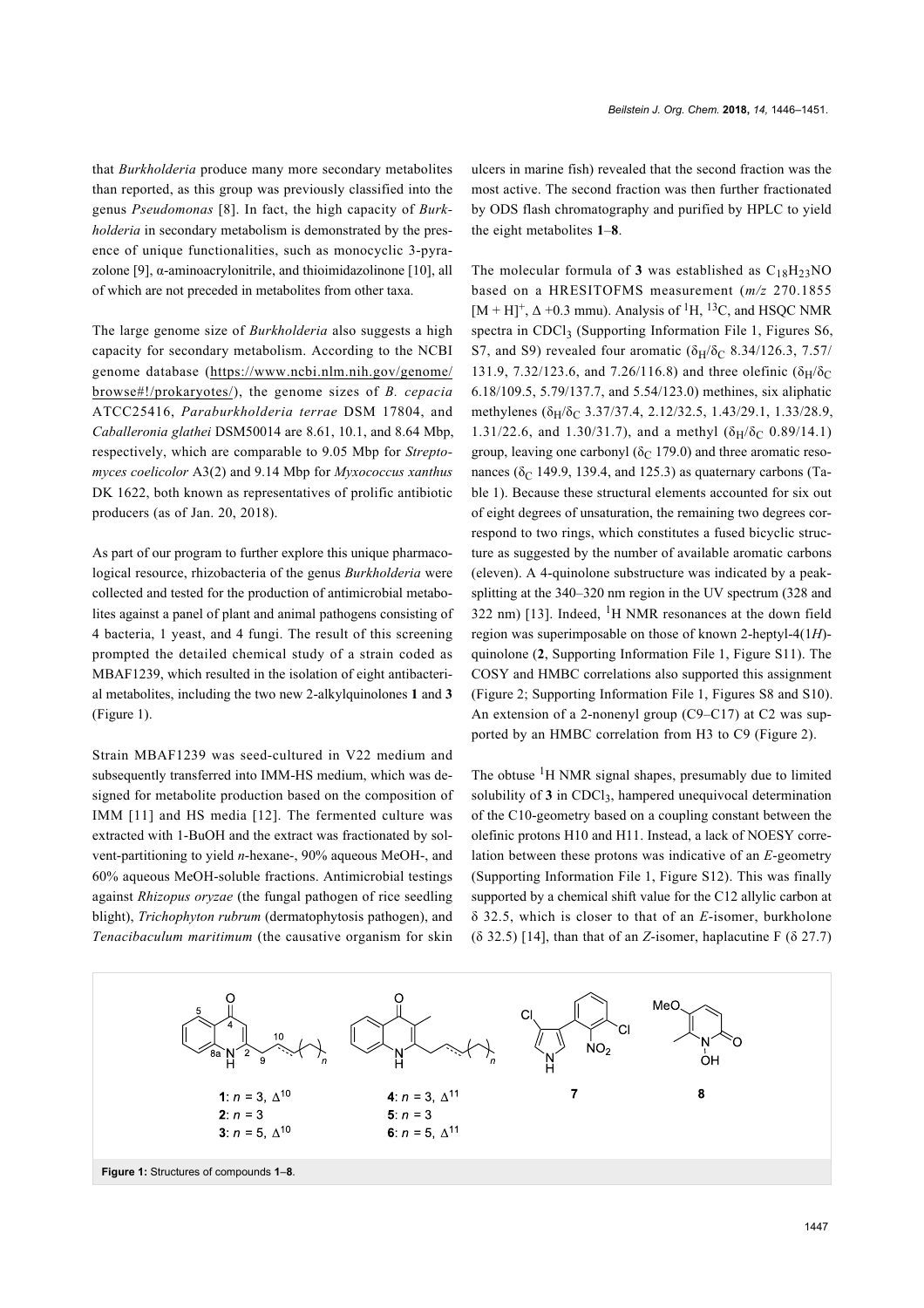| CDCl <sub>3</sub> ( $\delta$ in ppm). |                |                                                  |        |                        |
|---------------------------------------|----------------|--------------------------------------------------|--------|------------------------|
| pos.                                  | δ <sub>C</sub> | $\delta_H$ , mult. ( <i>J</i> in<br>Hz), integr. | COSY   | HMBC $(^1H$ to<br>13C) |
| 1                                     |                | 8.07, br, 1H                                     |        |                        |
| 2                                     | 149.9          |                                                  |        |                        |
| 3                                     | 109.5          | 6.18, s, 1H                                      |        | 2, 4a, 9               |
| 4                                     | 179.0          |                                                  |        |                        |
| 4a                                    | 125.3          |                                                  |        |                        |
| 5                                     | 126.3          | 8.34, d (7.9), 1H                                | 6      | 4, 7, 8a               |
| 6                                     | 123.6          | 7.32, t, 7.5, 1H                                 | 5, 7   | 4a, 8                  |
| 7                                     | 131.9          | 7.57, brs, 1H                                    | 6      |                        |
| 8                                     | 116.8          | $7.26$ , ovl <sup>a</sup>                        |        |                        |
| 8a                                    | 139.4          |                                                  |        |                        |
| 9                                     | 37.4           | 3.37, brs, 2H                                    | 10     |                        |
| 10                                    | 123.0          | 5.54, m, 1H                                      | 9, 11  |                        |
| 11                                    | 137.7          | 5.79, m, 1H                                      | 10,12  |                        |
| 12                                    | 32.5           | 2.12 ddd (7.2,<br>$6.5, 6.3$ ), $2H$             | 11, 13 | 10, 11, 13, 14         |
| 13                                    | 29.1           | 1.43, m, 2H                                      | 12, 14 |                        |
| 14                                    | 28.9           | 1.33, m, 2H                                      |        |                        |
| 15                                    | 31.7           | 1.30, m, 2H                                      |        |                        |
| 16                                    | 22.6           | 1.31, m, 2H                                      | 17     |                        |
| 17                                    | 14.1           | 0.89, t(6.5), 3H                                 | 16     | 15, 16                 |
|                                       |                |                                                  |        |                        |

<span id="page-2-0"></span>**Table 1:** NMR data for (*E*)-2-(non-2-en-1-yl)quinolin-4(1*H*)-one (**3**) in

<span id="page-2-1"></span>aSignal overlapped by a residual solvent peak.



[\[15\]](#page-4-12) [\(Figure 3\)](#page-2-2). Thus, the structure of **3** was concluded to be (*E*)-2-(non-2-en-1-yl)quinolin-4(1*H*)-one.

The molecular ions of **1** were observed at *m*/*z* 242 and *m*/*z* 240 in the positive and negative modes, respectively, revealing a 28 Da smaller molecular weight for **1** relative to **3**. The <sup>1</sup>H NMR spectra of both compounds [\(Supporting Information](#page-4-9) [File 1,](#page-4-9) Figures S6 and S1) are similar except for the integral of

the methylene resonances between 1.48 and 1.23 ppm. While the resonance amounted to 8H-equivalent in **3**, the resonance in **1** was equivalent to 4H, suggesting that **1** is a congener of **3** with a two-methylene shorter appendage. This was later confirmed by the interpretation of COSY, HSQC, and HMBC spectra ([Supporting Information File 1,](#page-4-9) Figures S3–S5), allowing the full assignment of  ${}^{1}H$  and  ${}^{13}C$  NMR resonances (see Experimental). Thus, **1** was determined to be (*E*)-2-(hept-2-en-1 yl)quinolin-4(1*H*)-one.

The remaining metabolites were identified as known compounds based on NMR and MS data (data not shown). Compound **2** was identified as Pyo Ib or 2-heptylquinolin-4(1*H*)-one [\[16\]](#page-4-13), **4** was identified as (*E*)-2-(hept-2-en-1-yl)-3-methylquinolin-4(1*H*)-one [\[13\]](#page-4-10), **5** was identified as PSC-C or 2-heptyl-3-methylquinolin-4(1*H*)-one [\[17\],](#page-4-14) **6** was identified as PSC-D or (*E*)-3-methyl-2-(non-2-en-1-yl)quinolin-4(1*H*)-one) [\[17\],](#page-4-14) **7** was identified as pyrrolnitrin [\[18\],](#page-4-15) and **8** was identified as BN-227 [\[19\]](#page-4-16) ([Figure 1\)](#page-1-0).

4-Quinolone is a common core in synthetic antibactericides [\[20\]](#page-4-17) and in bioactive metabolites produced by *Rutaceae* plants [\[21-](#page-5-0) [25\],](#page-5-0) Gram-positive [\[26,27\]](#page-5-1) and Gram-negative bacteria [\[28-30\]](#page-5-2), and a marine sponge [\[31\]](#page-5-3). Among a variety of substituted 4-quinolones, 2-alkyl-4-quinolones are the most common core in antibiotics [\[32\],](#page-5-4) which were originally discovered as antianthrax metabolites produced by *Pseudomonas aeruginosa*. A series of chemoecological studies of *P. aeruginosa* has uncovered multifunctional roles of this quinolone class as antibacterial, antifungal, iron-chelating, and autoinducer agents to assist the survival of the producing organisms [\[32\]](#page-5-4). Additionally, drug discovery attempts have revealed 5-lipoxygenase inhibitory activity [\[33\]](#page-5-5), plant-growth promoting activity [\[32,34\]](#page-5-4), and IGFdependent cell-specific cytotoxicity [\[14\]](#page-4-11).

A recent metabolomic analysis using LC–MS verified the presence of more than 50 2-alkyl-4-quinolones [\[35\]](#page-5-6), most of which remain chemically and biologically uncharacterized. Compounds **1** and **3** are among these uncharacterized analogs, with their (presumable) detection by mass spectrometry reported twice [\[29,36\]](#page-5-7) and three times [\[36-38\],](#page-5-8) respectively. In this study, we have isolated both compounds for the first time,

<span id="page-2-2"></span>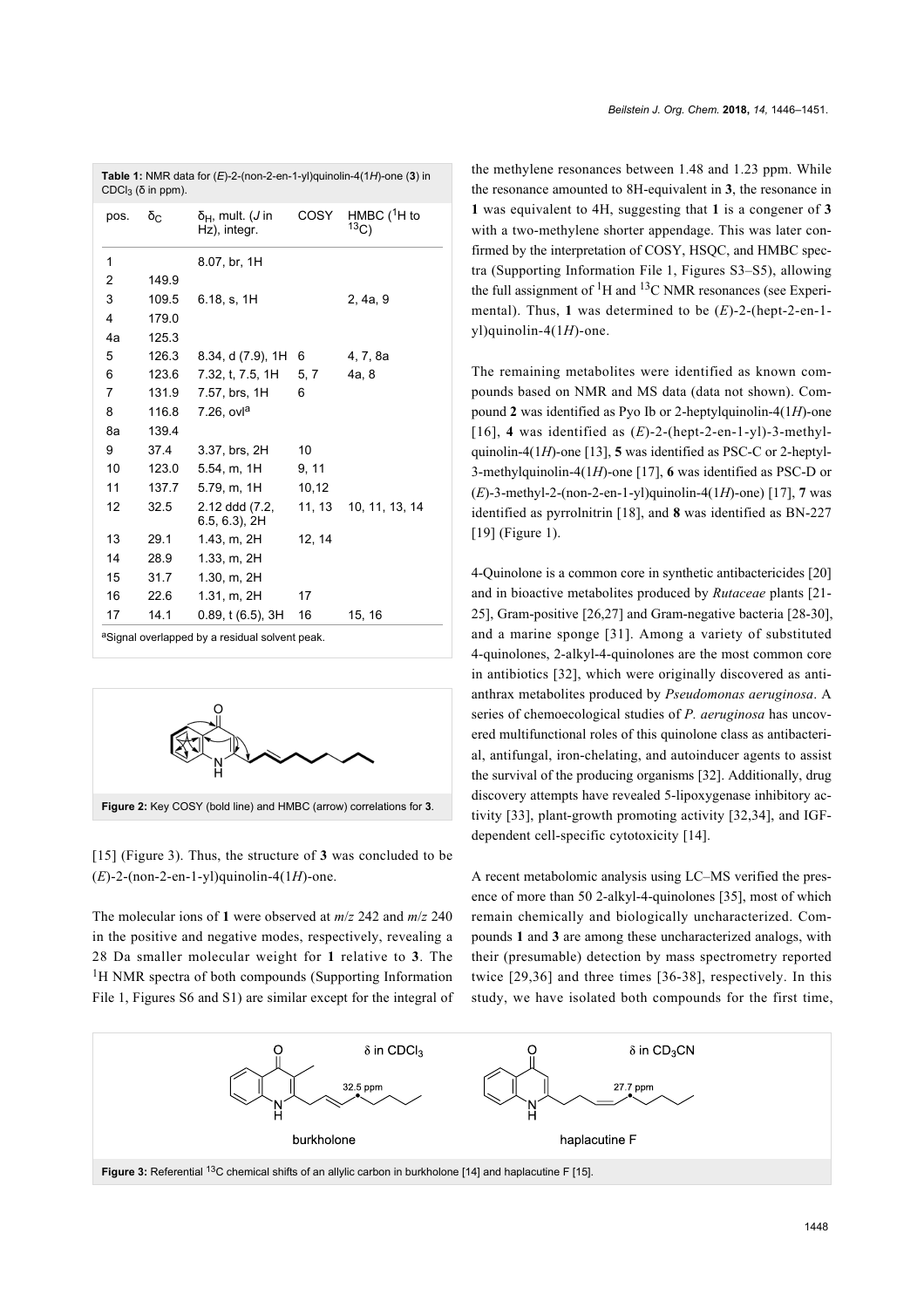which enabled rigorous structure characterization, including the position and geometry of unsaturation in the side chains, as well as evaluation of their bioactivity (see below).

Compounds **1**–**8** at 10 μg/disc inhibited the growth of a bacterium of the phylum *Bacteroidetes*, *T. maritimum* ([Table 2](#page-3-0)). Overall, alkylquinolones **1**–**6** were more potent than **7** and **8**. Among **1**–**6**, the 2-heptenyl-3-methyl congener **4** was the most active. Compounds **3**–**6** also inhibited the growth of the fungi *R. oryzae* and *T. rubrum*, while **1** and **2** did not. This may to some extent attributable to the global lipophilicity of molecules, as **1**and **2** are among the fastest eluting congeners during the reversed-phase separation. Because *T. maritimum* is one of the major etiologies for fatal skin ulcers in marine fish [\[39\]](#page-5-9), **1**–**8** could offer novel scaffolds to develop new therapeutic modalities for this economically devastating epizootic.

<span id="page-3-0"></span>

| Table 2: Antimicrobial activity of 1-8 evaluated at 10 µg on<br>Ø 6 mm-paper disc. |                            |                        |                    |  |  |  |
|------------------------------------------------------------------------------------|----------------------------|------------------------|--------------------|--|--|--|
|                                                                                    | Tenacibaculum<br>maritimum | Trichophyton<br>rubrum | Rhizopus<br>oryzae |  |  |  |
| 1                                                                                  | 33 <sup>a</sup>            | 0                      | ŋ                  |  |  |  |
| 2                                                                                  | 24                         | Ω                      | 0                  |  |  |  |
| 3                                                                                  | 25                         | 30                     | 10                 |  |  |  |
| 4                                                                                  | 55                         | 34                     | 10                 |  |  |  |
| 5                                                                                  | 22                         | 20                     | 30                 |  |  |  |
| 6                                                                                  | 25                         | 30                     | 15                 |  |  |  |
| 7                                                                                  | 20                         | b                      |                    |  |  |  |
| 8                                                                                  | 7                          |                        |                    |  |  |  |
| <sup>a</sup> Size of inhibitory zone in mm. <sup>b</sup> Not tested.               |                            |                        |                    |  |  |  |

## **Experimental** General experimental procedures

UV and IR spectra were recorded on a Hitachi U-3210 and a Perkin Elmer Spectrum 100 spectrophotometer, respectively. 1H and 13C NMR spectra were obtained on a Bruker AVANCE 500 spectrometer referencing solvent peaks at  $\delta_H/\delta_C$ 7.26/77.0 ppm for CDCl<sub>3</sub> and  $\delta_H/\delta_C$  3.30/49.0 ppm for CD<sub>3</sub>OD. ESITOFMS spectra were collected on a Bruker micrOTOF focus mass spectrometer.

## Collection of *Burkholderia* strains and broth screening

*Burkholderia* strains were collected by serial dilution plating on Pseudomonas agar supplemented with C-F-C (Oxoid, Basingstoke, England) from rhizosphere soils of Welsh onion and cucumber (*Cucumis sativus*), grown in an experimental farm at Mie University (Kurimamachiya-cho, Tsu, Mie) in 2010. The bacterial collection was cultured in 4 different media to give 152 extracts, which were screened against *Edwardsiella*

*ictaluri* NBRC105724T (pathogen of enteric septicemia of freshwater fish), *T. maritimum* NBRC16015, *Trichophyton rubrum* NBRC5467, *Candida albicans* NBRC0197 (human opportunistic pathogen), *R. oryzae* NBRC4705, *Glomerella cingulata* NBRC5907 (pathogen of anthracnose), *Ralstonia solanacearum* SUPP1541 (pathogen of bacterial wilt of *Solanaceous* plants), *Rhizobium radiobacter* NBRC14554 (pathogen of crown gall), *Athelia rolfsii* NBRC30071 (pathogen of southern blight). All but two strains, or 139 extracts out of 152, exhibited activity against at least one pathogen, demonstrating an impressively high incidence of antagonistic strains in this genus. One of the prominent hit extracts was prepared from a culture of strain MBAF1239, isolated from a rhizosphere of Welsh onion (*Allium fistulosum*). A 16S rDNA sequence analysis identified MBAF1239 as *Burkholderia* sp. within the *B. cepacia* complex (DDBJ accession number LC194190).

#### Fermentation, extraction, and isolation

*Burkholderia* sp. MBAF1239 was seed-cultured in 500 mL K-1 flasks each containing 100 mL of medium V-22 (soluble starch 1%, glucose 0.5%, NZ-case 0.3%, yeast extract 0.2%, tryptone  $0.5\%$ , K<sub>2</sub>HPO<sub>4</sub> 0.1%, MgSO<sub>4</sub>·7H<sub>2</sub>O 0.05%, and CaCO<sub>3</sub> 0.3%, pH 7.0) by rotary shaking at 200 rpm at 30 °C for two days. A three-mL aliquot of the resulting culture was inoculated into 100 mL of the IMM-HS production medium (glucose 1%, K2HPO4 0.36%, KH2PO4 0.41%, MgSO4·7H2O 0.02%, CaCl<sub>2</sub>·2H<sub>2</sub>O 0.01%, FeSO<sub>4</sub>·7H<sub>2</sub>O 0.002%, NH<sub>4</sub>Cl 0.1%, biotin 0.0001%, and L-histidine 0.4%), and shaken at 200 rpm at 30 °C for 4 days.

For the extraction of secondary metabolites, 100 mL of 1-butanol was added to each flask, and they were allowed to shake for 1 h. The resulting suspension was centrifuged at 6000 rpm for 10 min to separate organic and aqueous layers, the former of which was concentrated in vacuo to give a 5.35 g extract from a 2 L culture. The crude extract was successively partitioned between 60% MeOH (250 mL) and CH<sub>2</sub>Cl<sub>2</sub> (250 mL  $\times$  3) and the latter between 90% aqueous MeOH (150 mL) and *n*-hexane (150 mL  $\times$  3). The aqueous MeOH layer, which concentrated the antibacterial activity against *Tenacibaculum maritimum*, was subjected to ODS flash chromatography ( $\varnothing$  3 × 7 cm) eluted with a stepwise gradient of 25, 40, 55, and 85%  $(v/v)$ MeCN in 50 mM NaClO<sup>4</sup> . The most active third fraction (37.4 mg) was purified by reversed-phase HPLC on a Cosmosil AR-II column ( $\varnothing$  1 × 25 cm) with a linear gradient elution program [eluents: MeOH (A), 1:1 CH<sub>3</sub>CN/H<sub>2</sub>O (B); 0-5 min 100% B, 5–45 min 100% B to 0% B, 45–65 min 0% B; flow 3 mL min−<sup>1</sup> ; UV detection at 210 nm] to afford two new 2-alkylquinolones **1** (0.5 mg) and **3** (0.7 mg), together with four known 2-alkylquinolones, Pyo Ib or 2-heptylquinolin-4(1*H*) one (**2**, 2.3 mg), (*E*)-2-(hept-2-en-1-yl)-3-methylquinolin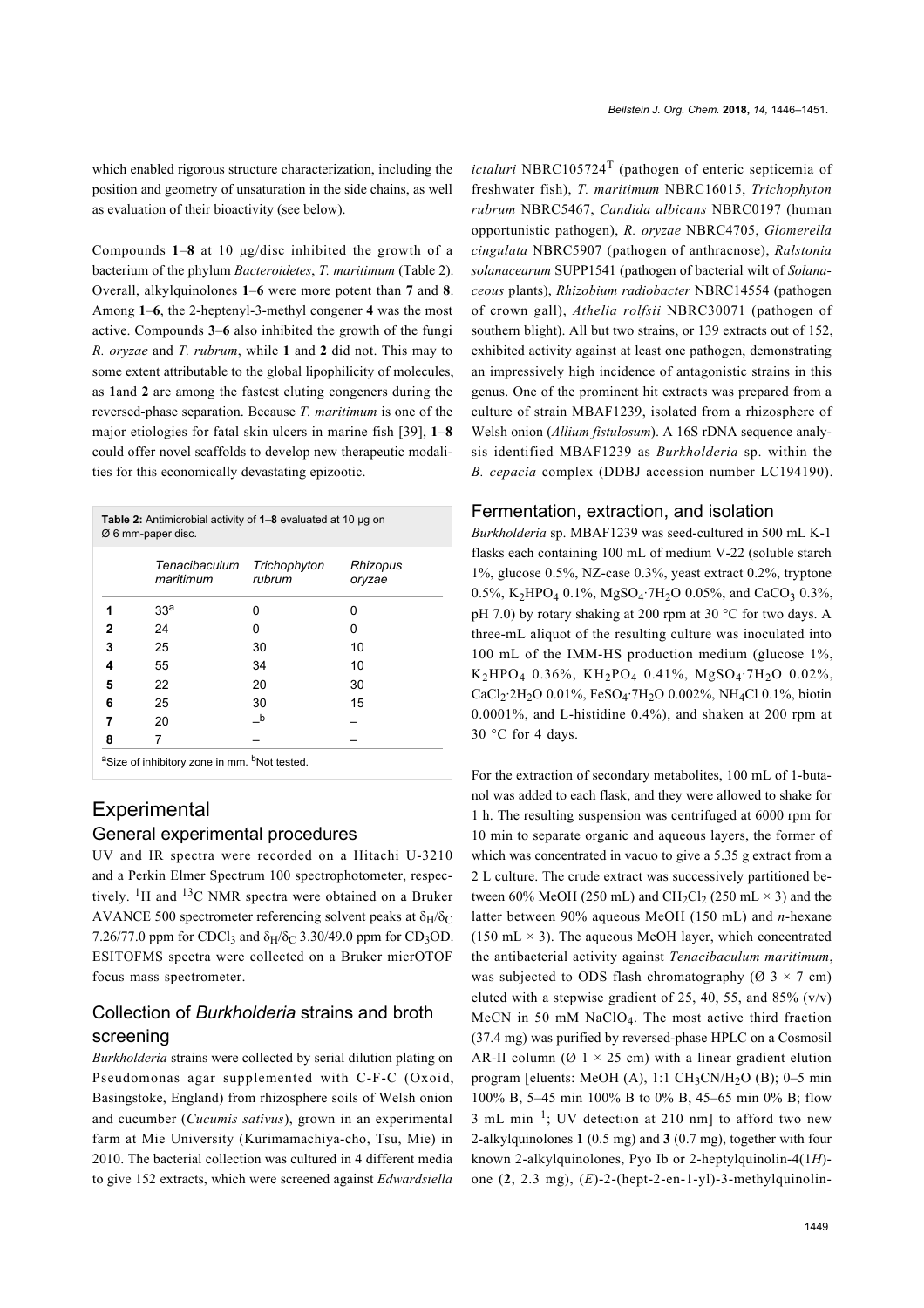4(1*H*)-one (**4**, 2.5 mg), PSC-C or 2-heptyl-3-methylquinolin-4(1*H*)-one (**5**, 1.0 mg), PSC-D or (*E*)-3-methyl-2-(non-2-en-1 yl)quinolin-4( $1H$ )-one ( $6$ ,  $0.8$  mg), pyrrolnitrin ( $7$ ,  $0.5$  mg), and BN-227 (**8**, 0.8 mg).

**(***E***)-2-(Hept-2-en-1-yl)quinolin-4(1***H***)-one (1):** UV (MeCN)  $λ_{max}$ , nm (ε): 328 (29900), 322 (27600), 316 (29800), 292 (10700), 288 (10900), 260 (6600), 240 (51200); IR ν max (ATR) cm−<sup>1</sup> : 2927, 2873, 1636, 1595, 1553, 1505, 1473, 1445, 1355, 1322, 1275, 1104, 1028, 969, 841, 762, 676; 1H NMR (CD<sub>3</sub>OD)  $\delta$ <sub>H</sub> 8.20 (d, J = 8.1 Hz, 1H, H5), 7.68 (brs, 1H, H7), 7.57 (brs, 1H, H8), 7.39 (brt, *J* = 6.9 Hz 1H, H6), 6.21 (s, 1H, H3), 5.71 (m, 1H, H11), 5.61 (brd, *J* = 13.9 Hz, 1H, H10), 3.42 (brs, 2H, H9), 2.09 (dt,  $J = 6.3$  and 6.2 Hz, 2H, H12), 1.38 (m, 2H, H13), 1.34 (m, 2H, H14), 0.90 (t, *J* = 6.9 Hz, 3H, H15); 13C NMR (CD<sub>3</sub>OD)  $\delta$ <sub>C</sub> 180.8 (C4), 155.7 (C2), 141.6 (C8a), 136.5 (C11), 133.5 (C7), 126.0 (C5), 125.5 (C4a), 125.3 (C10), 125.1 (C6), 119.1 (C8), 108.9 (C3), 37.8 (C9), 33.2 (C12), 32.6 (C13), 23.2 (C14), 14.2 (C15); ESIMS-TOF ( $m/z$ ): [M + H]<sup>+</sup> calcd for C16H19NO, 242.1539; found, 242.1539.

**(***E***)-2-(Non-2-en-1-yl)quinolin-4(1***H***)-one (3):** UV (MeCN)  $λ_{max}$ , nm (ε): 328 (18600), 322 (16800), 316 (18200), 292 (8000), 288 (8400), 260 (5300), 240 (23,200); IR ν max (ATR) cm−<sup>1</sup> : 2923, 2853, 1730, 1635, 1593, 1554, 1500, 1471, 1443, 1354, 1320, 1247, 1137, 1028, 965, 836, 759, 672; HRESIMS–TOF  $(m/z)$ :  $[M + H]^+$  calcd for  $C_{18}H_{24}NO$ , 270.18524; found, 270.1855.

#### Evaluation of antimicrobial activity

The antibacterial and antifungal activity of **1**–**8** was evaluated by a paper-disc agar diffusion method described in our previous study [\[40\].](#page-5-10) Flexibacter maritimus medium (0.5% peptone and 0.05% yeast extract in sea water) solidified with 10% agar was used to test against *T. maritimum*.

### Supporting Information

#### <span id="page-4-9"></span>Supporting Information File 1

<sup>1</sup>H and <sup>13</sup>C NMR, COSY, HSQC, and HMBC spectra for compounds **1** and **3**.

[\[https://www.beilstein-journals.org/bjoc/content/](https://www.beilstein-journals.org/bjoc/content/supplementary/1860-5397-14-122-S1.pdf)

[supplementary/1860-5397-14-122-S1.pdf\]](https://www.beilstein-journals.org/bjoc/content/supplementary/1860-5397-14-122-S1.pdf)

#### Acknowledgements

We thank Prof. Yasufumi Hikichi and Dr. Ayami Kanda at Kochi University for providing *R. solanacearum* SUPP1541. This work was supported in part by JSPS KAKENHI Grant Number JP26660096 and President's Fund Initiative at Toyama Prefectural University.

#### ORCID® iDs

Naoya Oku - <https://orcid.org/0000-0002-2171-2168>

#### References

- <span id="page-4-0"></span>1. Depoorter, E.; Bull, M. J.; Peeters, C.; Coenye, T.; Vandamme, P.; Mahenthiralingam, E. *Appl. Microbiol. Biotechnol.* **2016,** *100,* 5215–5229. [doi:10.1007/s00253-016-7520-x](https://doi.org/10.1007%2Fs00253-016-7520-x)
- <span id="page-4-1"></span>2. Estrada-de los Santos, P.; Rojas-Rojas, F. U.; Tapia-García, E. Y.; Vásquez-Murrieta, M. S.; Hirsch, A. M. *Ann. Microbiol. (Heidelberg, Ger.)* **2016,** *66,* 1303–1314. [doi:10.1007/s13213-015-1183-1](https://doi.org/10.1007%2Fs13213-015-1183-1)
- <span id="page-4-2"></span>3. Beukes, C. W.; Palmer, M.; Manyaka, P.; Chan, W. Y.; Avontuur, J. R.; van Zyl, E.; Huntemann, M.; Clum, A.; Pillay, M.; Palaniappan, K.; Varghese, N.; Mikhailova, N.; Stamatis, D.; Reddy, T. B. K.; Daum, C.; Shapiro, N.; Markowitz, V.; Ivanova, N.; Kyrpides, N.; Woyke, T.; Blom, J.; Whitman, W. B.; Venter, S. N.; Steenkamp, E. T. *Front. Microbiol.* **2017,** *8,* No. 1154. [doi:10.3389/fmicb.2017.01154](https://doi.org/10.3389%2Ffmicb.2017.01154)
- <span id="page-4-3"></span>4. Rusch, A.; Islam, S.; Savalia, P.; Amend, J. P. *Int. J. Syst. Evol. Microbiol.* **2015,** *65,* 189–194. [doi:10.1099/ijs.0.064477-0](https://doi.org/10.1099%2Fijs.0.064477-0)
- 5. Revathy, T.; Jayasri, M. A.; Suthindhiran, K. *Scientifica* **2015,** No. 867586. [doi:10.1155/2015/867586](https://doi.org/10.1155%2F2015%2F867586)
- 6. Wang, Y.; Yin, B.; Hong, Y.; Yan, Y.; Gu, J.-D. *Ecotoxicology* **2008,** *17,* No. 845. [doi:10.1007/s10646-008-0247-4](https://doi.org/10.1007%2Fs10646-008-0247-4)
- 7. Suárez-Moreno, Z. R.; Caballero-Mellado, J.; Coutinho, B. G.; Mendonça-Previato, L.; James, E. K.; Venturi, V. *Microb. Ecol.* **2012,** *63,* 249–266. [doi:10.1007/s00248-011-9929-1](https://doi.org/10.1007%2Fs00248-011-9929-1)
- <span id="page-4-4"></span>8. Yabuuchi, E.; Kosako, Y.; Oyaizu, H.; Yano, I.; Hotta, H.; Hashimoto, Y.; Ezaki, T.; Arakawa, M. *Microbiol. Immunol.* **1992,** *36,* 1251–1275. [doi:10.1111/j.1348-0421.1992.tb02129.x](https://doi.org/10.1111%2Fj.1348-0421.1992.tb02129.x)
- <span id="page-4-5"></span>9. Mitchell, R. E.; Greenwood, D. R.; Sarojini, V. *Phytochemistry* **2008,** *69,* 2704–2707. [doi:10.1016/j.phytochem.2008.08.013](https://doi.org/10.1016%2Fj.phytochem.2008.08.013)
- <span id="page-4-6"></span>10.Brady, S. F.; Bauer, J. D.; Clarke-Pearson, M. F.; Daniels, R. *J. Am. Chem. Soc.* **2007,** *129,* 12102–12103. [doi:10.1021/ja075492v](https://doi.org/10.1021%2Fja075492v)
- <span id="page-4-7"></span>11.Ballio, A.; Barra, D.; Bossa, F.; DeVay, E. J.; Grgurina, I.; Iacobellis, N. S.; Marino, G.; Pucci, P.; Simmaco, M.; Surico, G. *Physiol. Mol. Plant Pathol.* **1988,** *33,* 493–496. [doi:10.1016/0885-5765\(88\)90014-8](https://doi.org/10.1016%2F0885-5765%2888%2990014-8)
- <span id="page-4-8"></span>12. Hoitink, H. A. J.; Sinden, S. L. *Phytopathology* **1970,** *60,* 1236–1237. [doi:10.1094/Phyto-60-1236](https://doi.org/10.1094%2FPhyto-60-1236)
- <span id="page-4-10"></span>13. Hashimoto, M.; Hattori, K. *Chem. Pharm. Bull.* **1967,** *15,* 718–720. [doi:10.1248/cpb.15.718](https://doi.org/10.1248%2Fcpb.15.718)
- <span id="page-4-11"></span>14. Mori, T.; Yamashita, T.; Furihata, K.; Nagai, K.; Suzuki, K.-i.; Hayakawa, Y.; Shin-ya, K. *J. Antibiot.* **2007,** *60,* 713–716. [doi:10.1038/ja.2007.92](https://doi.org/10.1038%2Fja.2007.92)
- <span id="page-4-12"></span>15.Staerk, D.; Kesting, J. R.; Sairafianpour, M.; Witt, M.; Asili, J.; Emami, S. A.; Jaroszewski, J. W. *Phytochemistry* **2009,** *70,* 1055–1061. [doi:10.1016/j.phytochem.2009.05.004](https://doi.org/10.1016%2Fj.phytochem.2009.05.004)
- <span id="page-4-13"></span>16.Wells, I. C. *J. Biol. Chem.* **1952,** *196,* 331–340.
- <span id="page-4-14"></span>17. Moon, S.-S.; Kang, P. M.; Park, K. S.; Kim, C. H. *Phytochemistry* **1996,** *42,* 365–368. [doi:10.1016/0031-9422\(95\)00897-7](https://doi.org/10.1016%2F0031-9422%2895%2900897-7)
- <span id="page-4-15"></span>18.Gerth, K.; Trowitzsch, W.; Wray, V.; Höfle, G.; Irschik, H.; Reichenbach, H. *J. Antibiot.* **1982,** *35,* 1101–1103. [doi:10.7164/antibiotics.35.1101](https://doi.org/10.7164%2Fantibiotics.35.1101)
- <span id="page-4-16"></span>19. Itoh, J.; Amano, S.; Ogawa, Y.; Kodama, Y.; Ezaki, N.; Yamada, Y. *J. Antibiot.* **1980,** *33,* 377–382. [doi:10.7164/antibiotics.33.377](https://doi.org/10.7164%2Fantibiotics.33.377)
- <span id="page-4-17"></span>20.Bisacchi, G. S. *J. Med. Chem.* **2015,** *58,* 4874–4882. [doi:10.1021/jm501881c](https://doi.org/10.1021%2Fjm501881c)